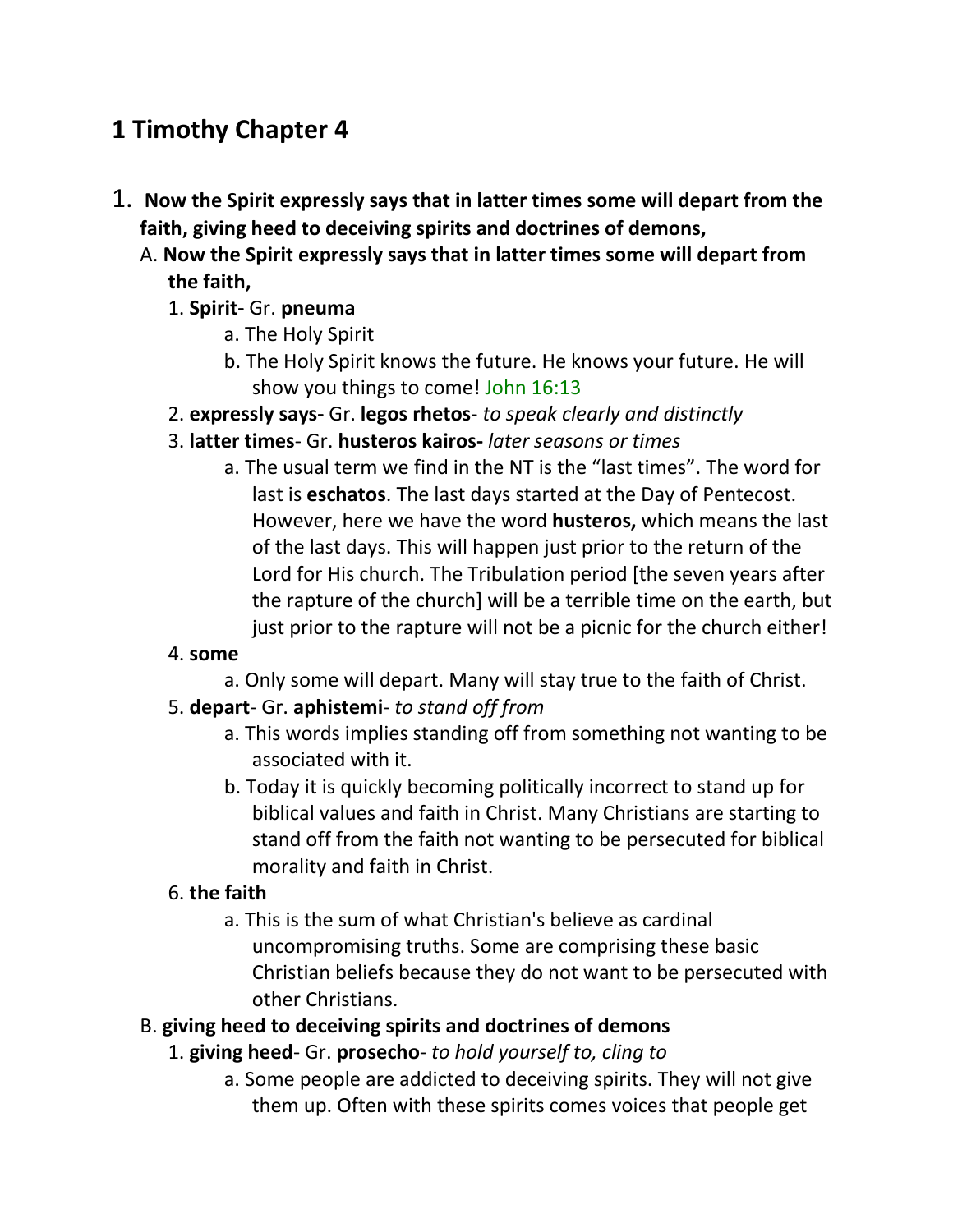addicted to hearing. They are convinced that these spirits are from God, but they are not. I have met people like this.

- 2. **deceiving** Gr. **planos** *to cause to wander off*
- 3. **spirits** Gr. **pnuema**
	- a. We are to test the spirits to see if they be of God or not. 1 John 4:1-2 Any spirit that will not confess that Jesus has come in the flesh is not from God.

#### 4. **doctrines**- Gr. **didaskalia**

- a. Teaching is the main ministry to the NT church. Prophecy was in the OT to Israel. These ones that get off track will do so because they receive the wrong teaching. Satan and spirits use men and women to teach their demonically inspired doctrines to others.
- b. To stay in the right course we need to study the Bible in entirety and in context. We should never entertain any teaching or thoughts that go against the cardinal and accepted truths of Christ and the Word of God. These are the non-negotiables. They include the virgin birth, the complete deity and humanity of Jesus, the substitutionary sacrifice of Christ on the cross, the resurrection of Jesus physically, salvation is by grace through faith, and Jesus is coming again to judge the living and the dead.

## 5. **demons**- Gr. **daimonion**

- a. The origins of demons have been debated for a long time. They appear to be dis-embodied spirits because they always seek to inhabit a body whether human or animal.
- b. Those who take heed to the doctrines of demons often turn around and start teaching them!

## 2. **speaking lies in hypocrisy, having their own conscience seared with a hot iron,**

## A. **speaking lies in the hypocrisy,**

- 1. **speaking lies** Gr. **psuedologos** *false speech or words*
- 2. **hypocrisy** Gr. **hupokrisis** *to judge from under a mask, to act as a stage player, to put up a false front*
	- a. False teachers portray themselves differently than they really are.
	- b. These false teachers were believers. It says in the first verse that they departed from the faith. Christians can become false teachers. Acts 20:30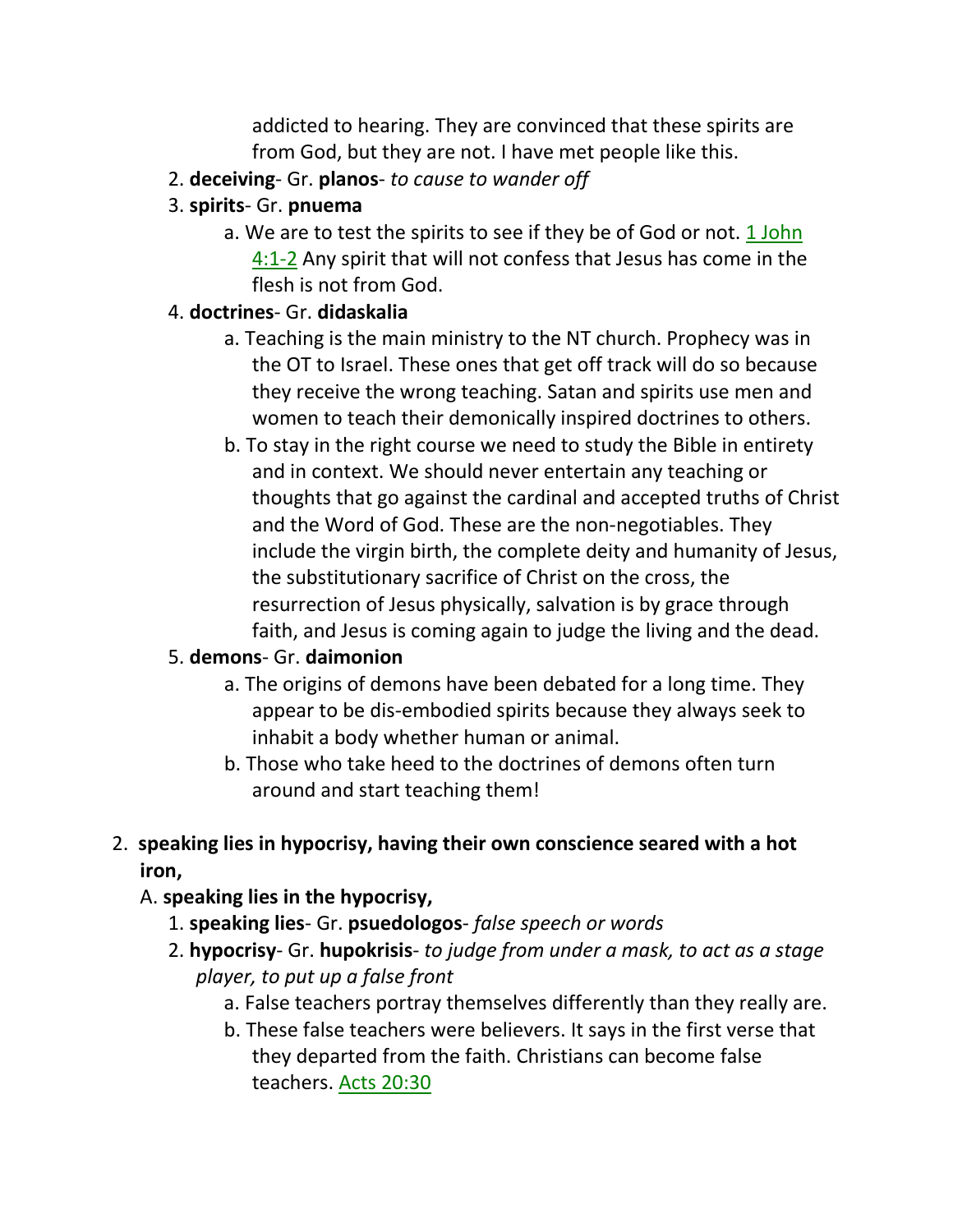## B. **having their own conscience seared with a hot iron**

- 1. **conscience** Gr. **suneidesis**
	- a. The conscience is ruled by the knowledge we possess. If we know what is right and don't do it then it will dull the conscience.
	- b. The false teachers spoken of here knew better. They stopped listening to their conscience in order to accept the false teachings and to start teaching them.
- 2. **seared with a hot iron** Gr. **kauteriazo** *to cauterize, to render insensitive, to mark by branding*
	- a. If you totally abandon listening to the conscience then it will become seared and can't be detected anymore. That is a dangerous place to be! It will open you up to deception.
	- b. Not listening to your conscience is a doorway to false teaching and becoming a false teacher. Paul said that he made it an aim to keep a good conscience. Acts 23:1
	- c. Not keeping a good conscience will lead to shipwreck and leading others into shipwreck. 1 Tim. 1:19
	- d. As a believer we will keep ourselves from false doctrines and false teaching by keeping in the Word and keeping a good conscience.
- 3. **forbidding to marry,** *and commanding* **to abstain from foods which God created to be received with thanksgiving by those who believe and know the truth.** 
	- A. **forbidding to marry,**
		- 1. **forbidding** Gr. **koluo** *to prevent*
		- 2. **marry** Gr. **gameo**
			- a. In other words- no sex!
			- b. The NT teaches that you do not sin if you get married. 1 Cor. 7:28
			- c. The NT teaches that marriage is honorable for all. Heb. 13:4
			- d. Nothing is unclean of itself. Rom. 14:14
			- e. This goes in direct rebellion to God original command to humanity in Genesis. Gen. 1:27-28
	- B. **and commanding to abstain from foods which God created to be received with thanksgiving by those who believe and know the truth.**
		- 1. **commanding** Gr. *not in Greek*
		- 2. **abstain** Gr. **apechomai** *to hold one's self off from*
		- 3. **foods** Gr. **broma**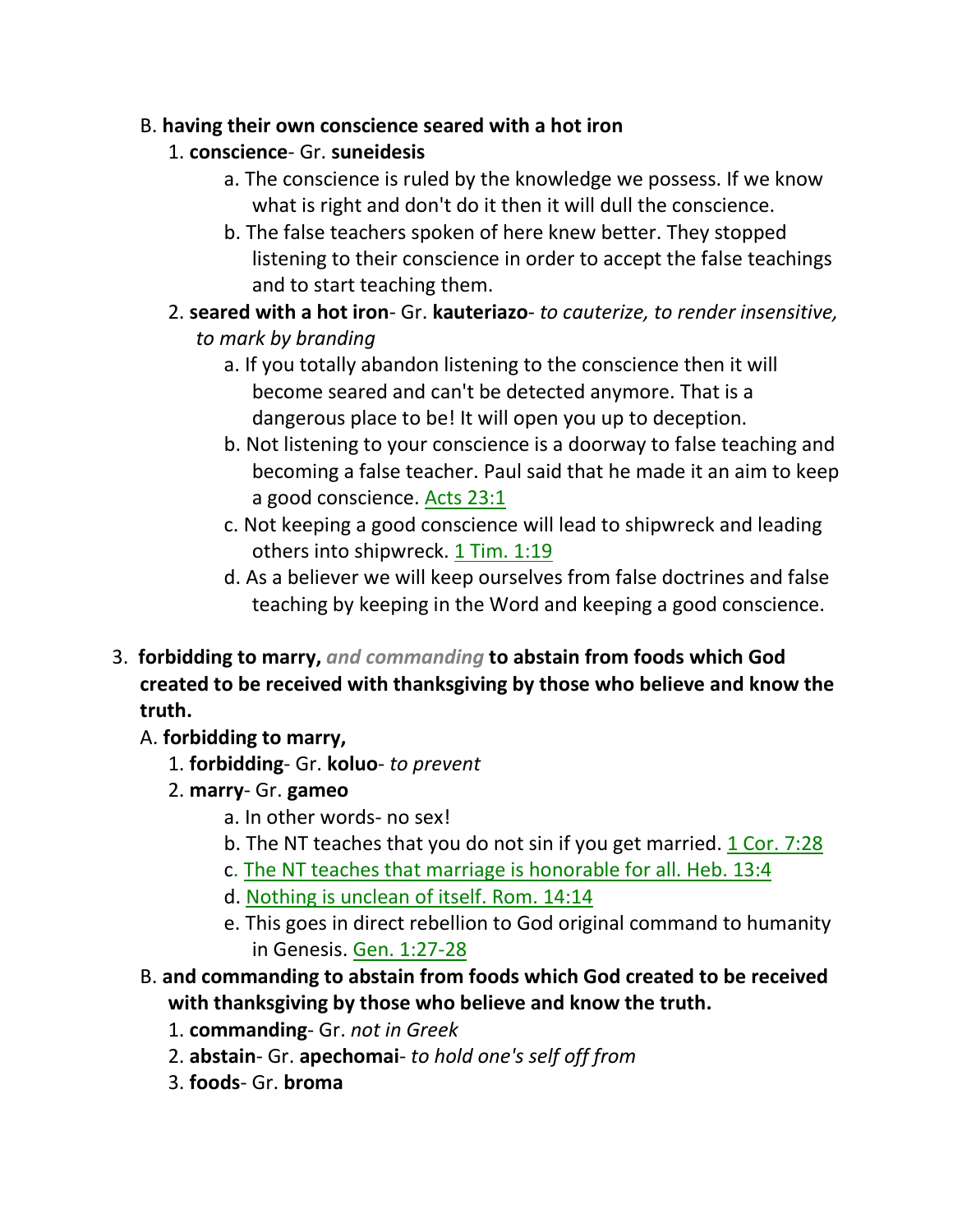- a. This is referring to certain kinds of meat. These truly are doctrine of demons- **no sex and no meat**! I am shocked that any guy would buy into this!
- b. Religion just makes you act and do crazy stuff. It tells you good things are bad things.

#### 4. **created**- Gr. **ktizo**

#### 5. **received**- Gr. **eis metalepsis**- *unto a taking, participation*

- a. There is no meat that God made that is off limits in the NT. That includes pigs and shellfish. Go ahead and enjoy pork chops, bacon, and shrimp! God created them and I receive them, hallelujah!
- 6. **thanksgiving** Gr. **eucharistia-** *give good grace*

## 7. **believe**- Gr. **pistos**

## 8. **know**- Gr. **epiginosko**- *higher knowledge, revelation knowledge*

- a. The clean and unclean animals in the OT where to represent spiritual principles. They were part of the shadow of the Law. Christ is the fulfillment of the Law. There is no more distinction between clean and unclean animals any longer. Peter was taught this in his roof top vision. Acts 10:11-16
- b. Those who have revelation knowledge of the finished work of Christ are free from the legal precepts of the Law, such as the observance of a certain Sabbath day.

## 9. **truth**- Gr. **aletheia**

a. Jesus is the way, the truth, and the life. Jesus is the fulfillment of all the types and shadows of the Law and cause them to fade away in the light of His presence.

## 4. **For every creature of God** *is* **good, and nothing is to be refused if it is received with thanksgiving;**

## A. **For every creature of God is good,**

- 1. **every** Gr. **pas**
	- a. This includes pigs and all sea food.
- 2. **creature-** Gr. **ktisma** *created thing*
	- a. All animals and plants created by God were created for our food. Man has manufactured "food" that God did not create. This is what causes health problems.
- 3. **good** Gr. **kalos** *useful, beneficial*
- B. **and nothing is to be refused if it is received with thanksgiving.**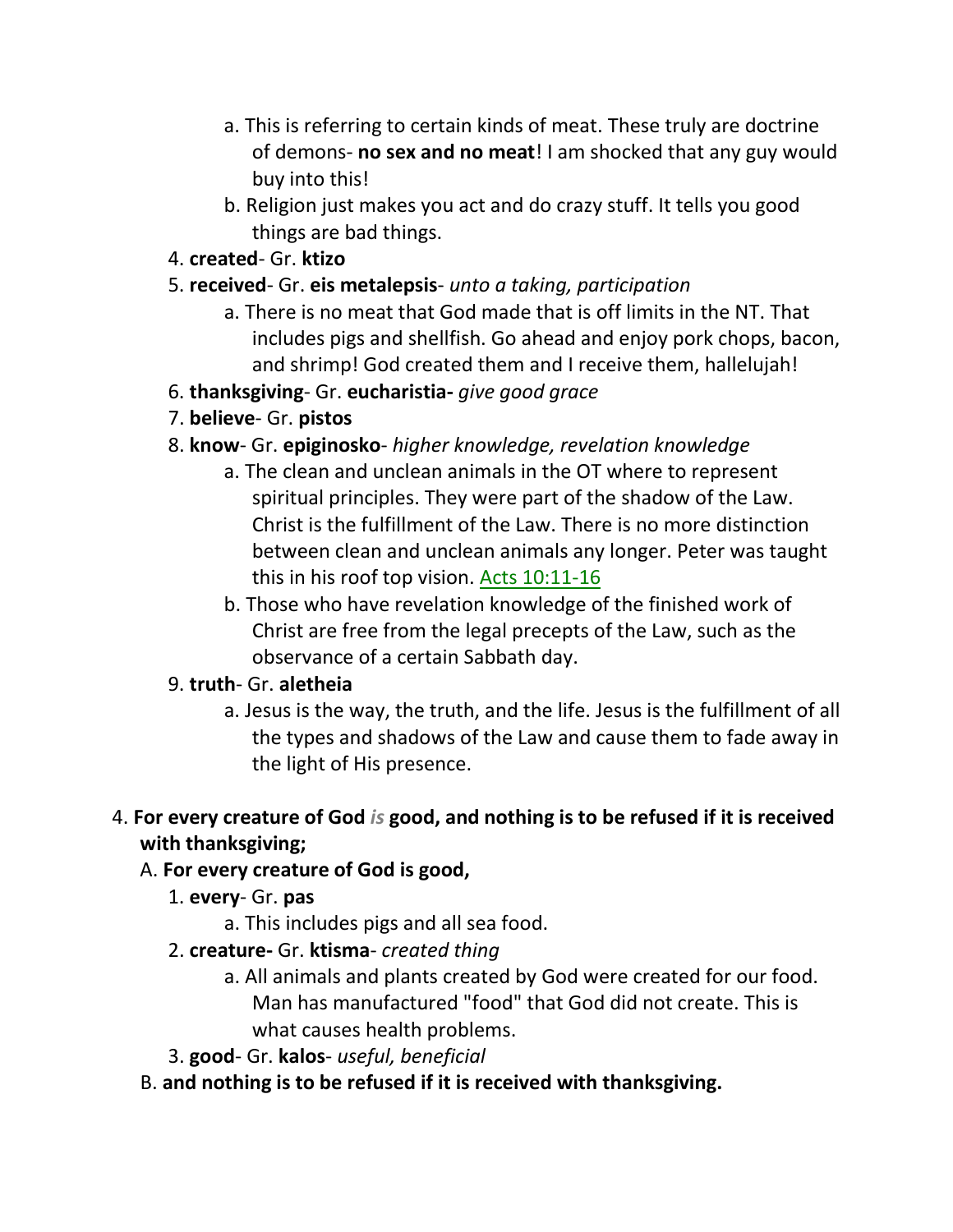## 1. **nothing**- Gr. **oudeis**- *not one thing*

- a. Many vegetarians don't eat meat because they think it is wrong to kill animals. Do you know who the first person in the Bible to kill an animal was? It was God! He killed an animal and covered Adam and Eve with its fur.
- b. Being a vegetarian is not spiritual. It means you are hungry most of the time.
- c. The word vegetarian comes from an old Indian word that means "lousy hunter." I am just kidding with you! If you want to eat nothing by birdseed and lettuce it is up to you. Just don't make it a spiritual thing ok?

## 2. **refused**- Gr. **apobletos-** *to be thrown away, rejected, despised, abominated*

a. Bacon, pork chops, and shrimp should not be thrown out or rejected. They should be eaten with a thankful heart and happy tongue!

## 3. **received**- Gr. **lambano**

a. Received for the purpose of consumption!

## 4. **thanksgiving**- Gr. **eucharistia**

- a. Our food is sanctified by God by the Word of God and prayer [thanksgiving].
- b. Jesus gave thanks and then broke bread. Luke 22:19

## 5. **for it is sanctified by the word of God and prayer.**

A. **sanctified**- Gr. **hagiazo**- *to separate from profane things and dedicate to God; to purify*

## B. **Word of God**

1. This is the scriptures such as in this chapter that reveal that all foods are approved by God to eat. We need to add faith to our food. When we eat in faith and nothing deadly will harm us!

## C. **prayer**- Gr. **enteuxis**- *intercession*

- 1. This is the word that is translated intercession in the NT. Some people's cooking needs intercession before you eat it!
- 1. Under the Old Covenant the unclean made the clean defiled. Under the New Covenant the clean [us] have the power to make the defiled clean! 1 Cor. 7:14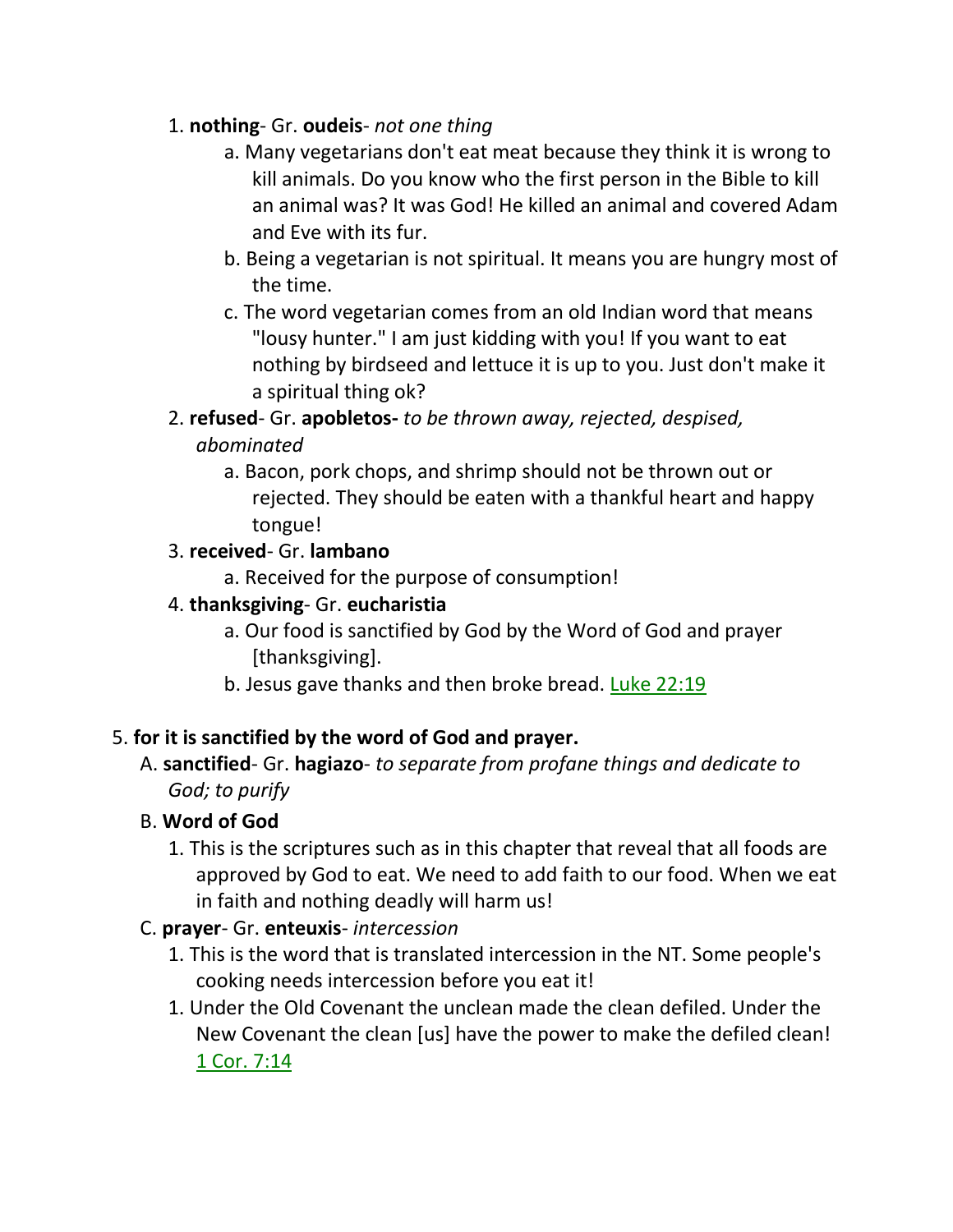- 6. **If you instruct the brethren in these things, you will be a good minister of Jesus Christ, nourished in the words of faith and of the good doctrine which you have carefully followed.** 
	- A. **If you instruct the brethren in these things,**
		- 1. **instruct** Gr. **hupotithemi-** *to place under- to put under the eyes again- to cause to remember* a. The main duties of a senior pastor is the instruct the saints and pray for them. A good amount of instructing the saints involves putting them in remembrance of things they have heard before. Act 20:31, Act 20:35; Rom 15:15; 1Co 4:17; 2Ti 1:6, 2Ti 2:14; 2Pe 1:12-15, 2Pe 3:1-2; Jud 1:5
		- 2. **brethren** Gr. **adelphos** *sharing the same womb*
		- 3. **these things**
			- a. About doctrines of demons and false teachers.
	- B. **you will be a good minister of Jesus Christ,**
		- 1. **good** Gr. **kalos** *useful, beneficial*
		- 2. **minister** Gr. **diakonos** *deacon, servant*
			- a. A senior pastor never ceases to be a deacon and servant to the church. He is the chief deacon!
	- C. **nourished in the words of faith and of the good doctrine which you have carefully followed.**
		- 1. **nourished** Gr. **entrepho** *to nourish in: metaphorically to educate, form the mind*
			- a. We need daily nourishment from the Word of God.
		- 2. **words of faith** Gr. **logos pistis**
			- a. These are the words of the New Covenant. The Mosaic Law was not of faith. Faith comes from the message of Christ and His finished work. Rom. 10:17
		- 3. **good doctrine** Gr. **kalos didaskalia**
			- a. You cannot be a good minister if you do not have good doctrine. To be a good minister with good doctrine you must spend a good amount of time studying the Word of God.
			- b. Good doctrine is sound [healthy] doctrine. 2Ti 4:3; Tit 2:1,
		- 4. **carefully followed** Gr. **parakoloutheo** *to follow after, to follow close, to follow up a thing in mind so as to attain to the knowledge of it, to follow faithfully i.e. a standard or rule, to conform one's self to.*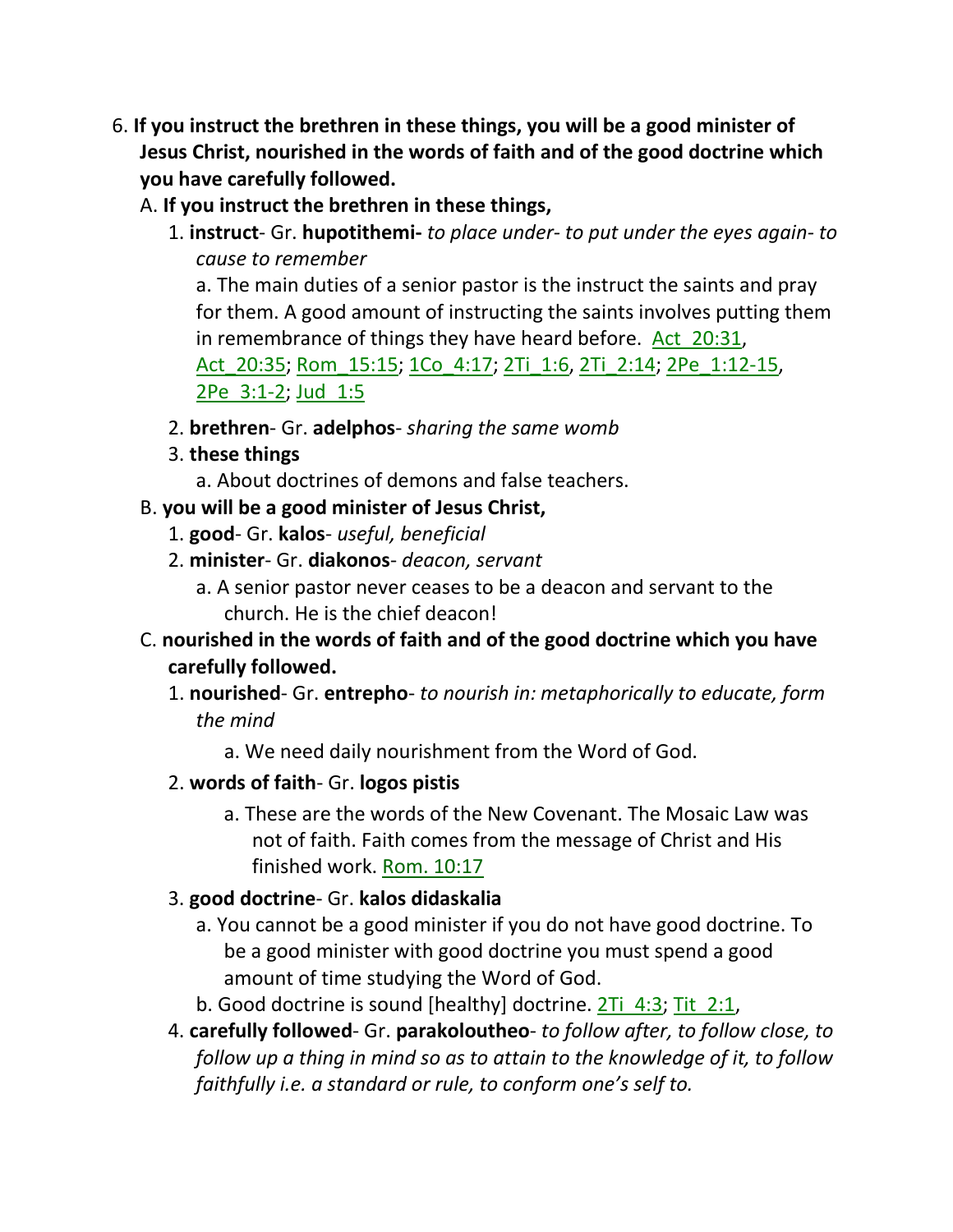- a. You can't casually or remittingly study the Word of God and have good doctrine or be a good minister.
- 7. **But reject profane and old wives' fables, and exercise yourself toward godliness.** 
	- A. **But reject profane and old wives' fables,**
		- 1. **reject** Gr. **paraiteomai** *to refuse, decline to shun, avoid, to beg off, excuse one's self*

a. Sometimes people will try to draw you into petty and nonconsequential religious debates. Just politely excuse yourself and leave.

2. **profane-** Gr. **bebelos-** *what is open and accessible to all;*

a. This word paints the picture of something open for all the masses like a public restroom. Most public restrooms are dirty and nasty!

- 3. **old wives'** Gr. **graodes** *old womanish, by impl. silly, absurd*
- 4. **fables** Gr. **muthos** *a tale; a fable, figment; myth*

a. We get our word myth from this word.

b. These were popular among the Jews.  $1Ti$   $1:4$ ;  $1Ti$   $4:7$ ;  $2Ti$   $4:4$ ; Tit\_1:14; 2Pe\_1:16

c. We need to derive our doctrine from the Word of God, not books or movies.

## B. **and exercise yourself toward godliness**

- 1. **exercise** Gr. **gumnazo** *to exercise naked- from gumnos- nude*
	- a. The ancient Greeks would exercise in the nude to keep all impediments out of their way.
	- b. We need to lay aside all that impedes us so that we can exercise godliness. Please keep your clothes on though in this exercise!
- 2. **godliness** Gr. **eusebeia** *to show good reverence*
	- a. This can only take place if we are nourished in the words of faith and good doctrine. We need to labor in the Word in order to live a godly life.
	- b. This means that godliness does not come automatically. There must be effort put into study of the Word, prayer, and the acting upon the grace given us.
- 8. **For bodily exercise profits a little, but godliness is profitable for all things, having promise of the life that now is and of that which is to come.**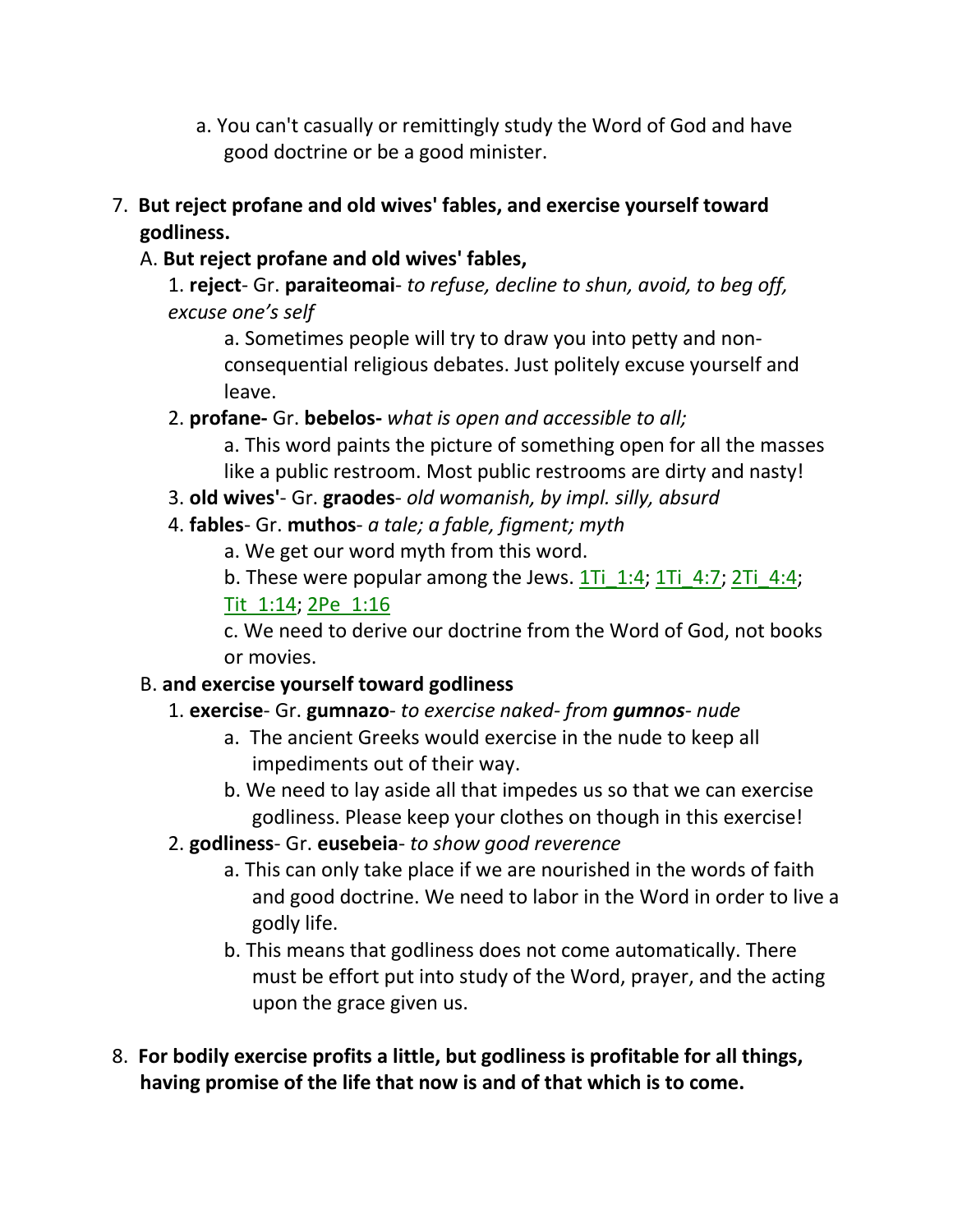## A. **For bodily exercise profits a little,**

- 1. **bodily exercise** Gr. **somatikos gumnasia**
	- a. We get the word gymnasium from this word.
- 2. **profits** Gr. **esti ophelimos** *is helpful*
- 3. **little** Gr. **oligos** *little, small, few of number: multitude, quantity, or size of time: short*
	- a. Here this word in context means it profits for a *little time* in only this life.
	- b. Exercise can be very beneficial to us in this life.

## B. **but godliness is profitable for all things,**

- 1. **godliness** Gr. **eusebeia** *good reverence*
- 2. **profitable** Gr. **ophelimos**
	- a. Godliness is profitable but what is the road to godliness? It is the intake and application of the Word of God. The Word of God is profitable. Acts 20:20, 2 Tim. 3:16, 1 Tim. 4:15 It is profitable towards godliness.

#### 3. **all things**

a. Godliness is not determined by possessing things but it leads to all things. Gain is not godliness, but it will lead to much gain.

## C. **having promise of the life that now is and of that which is to come.**

## 1. **having promise**- Gr. **echo epaggelia**

- a. Godliness comes with a promise of life now and in the next age.
- 2. **life** Gr. **zoe**
	- a. The God kind of life starts now, not in heaven. Zoe life is to know God and His Son whom He sent.

#### 3. **now is**

a. In this life on earth now.

#### 4. **which is to come**

a. In heaven and on the new renewed earth.

## 9. **This** *is* **a faithful saying and worthy of all acceptance.**

- A. **Faithful** Gr. **pistos** *reliable, trustworthy*
- B. **saying** Gr. **logos** *word*
	- 1. Paul uses this phrase four times in his writings.  $1$  Tim.  $1:15$ ,  $1$  Tim.  $4:9$ ,  $2$ Tim. 2:11, Titus 3:8
- C. **worthy-** Gr. **axios** *of equal weight to, having weight and value*
- D. **all acceptance** Gr. **pas apodoche** *reception, admission, acceptance,*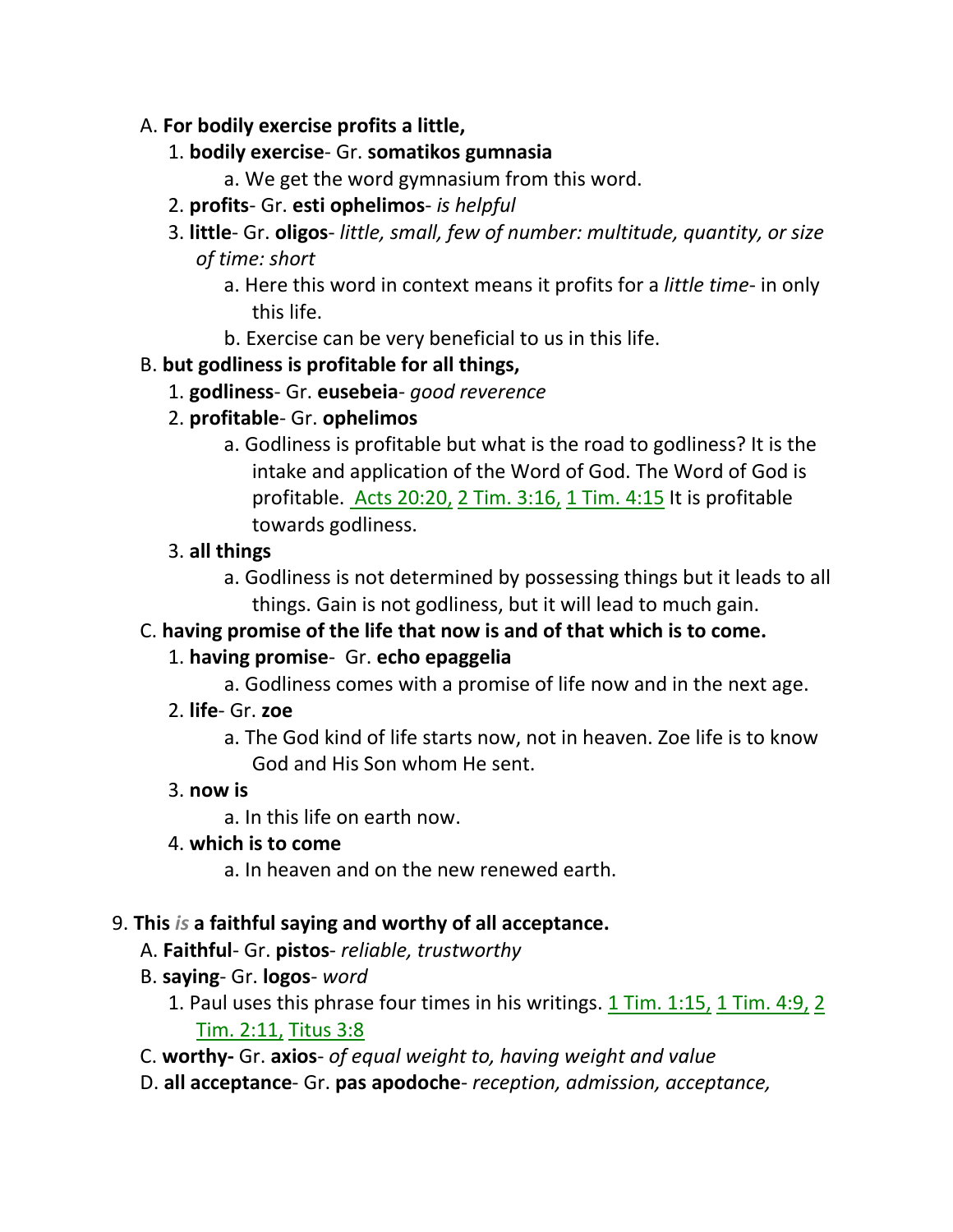#### *approbation*

- 1. This means that what Paul just said should be accepted by all Christians. It is a cardinal truth that is non-negotiable. It is amazing in our grace movement today this is being repudiated. Some are teaching that godliness is not important because Jesus died for all our sins. This is rooted in selfish theology. The Christian life is not just about me being justified before God through the blood of Jesus, but allowing Jesus to live through me so that the world can see Him and be drawn to Him!
- 2. Four times Paul uses the phrase "this is a faithful saying". Twice he adds "which is worthy of all acceptation". The first was that Jesus came to save sinners and here that godliness is profitable for all things, having promise in this and the life to come.
- 10. **For to this** *end* **we both labor and suffer reproach, because we trust in the living God, who is** *the* **Savior of all men, especially of those who believe.**

## A. **For to this end we both labor and suffer reproach,**

- 1. **to this end** Gr. *not in Greek*
- 2. **labor** Gr. **kopiao** *hard work that brings weariness*
	- a. Trust in God will lead to labor! True grace teaching should not lead to passivity.
- 3. **suffer reproach** Gr. **oneidizo**
	- a. We are redeemed from sickness, poverty, and sin but not from persecution. This is why God told Paul that His grace was sufficient to handle the persecution that was coming his way. 2 Cor. 12

## B. **because we trust in the living God,**

- 1. **trust** Gr. **elpizo** *to hope, have a confident expectation of good*
	- a. You will experience persecution from the devil and from people when you trust God.

## 2. **living God**-Gr. **zao theos**

a. Paul was preaching and ministering in behalf of the living God, not lifeless idols the nations worshipped.

## C. **who is the Savior of all men,**

- 1. **Savior** Gr. **soter** *deliverer*
- 2. **all men** Gr. **pas anthropos**
	- a. Jesus is the Savior of all men in that he went to the cross and died for all men. The only way that Jesus is the Savior of unregenerate man is that He died for them and paid their ransom price and bore their sins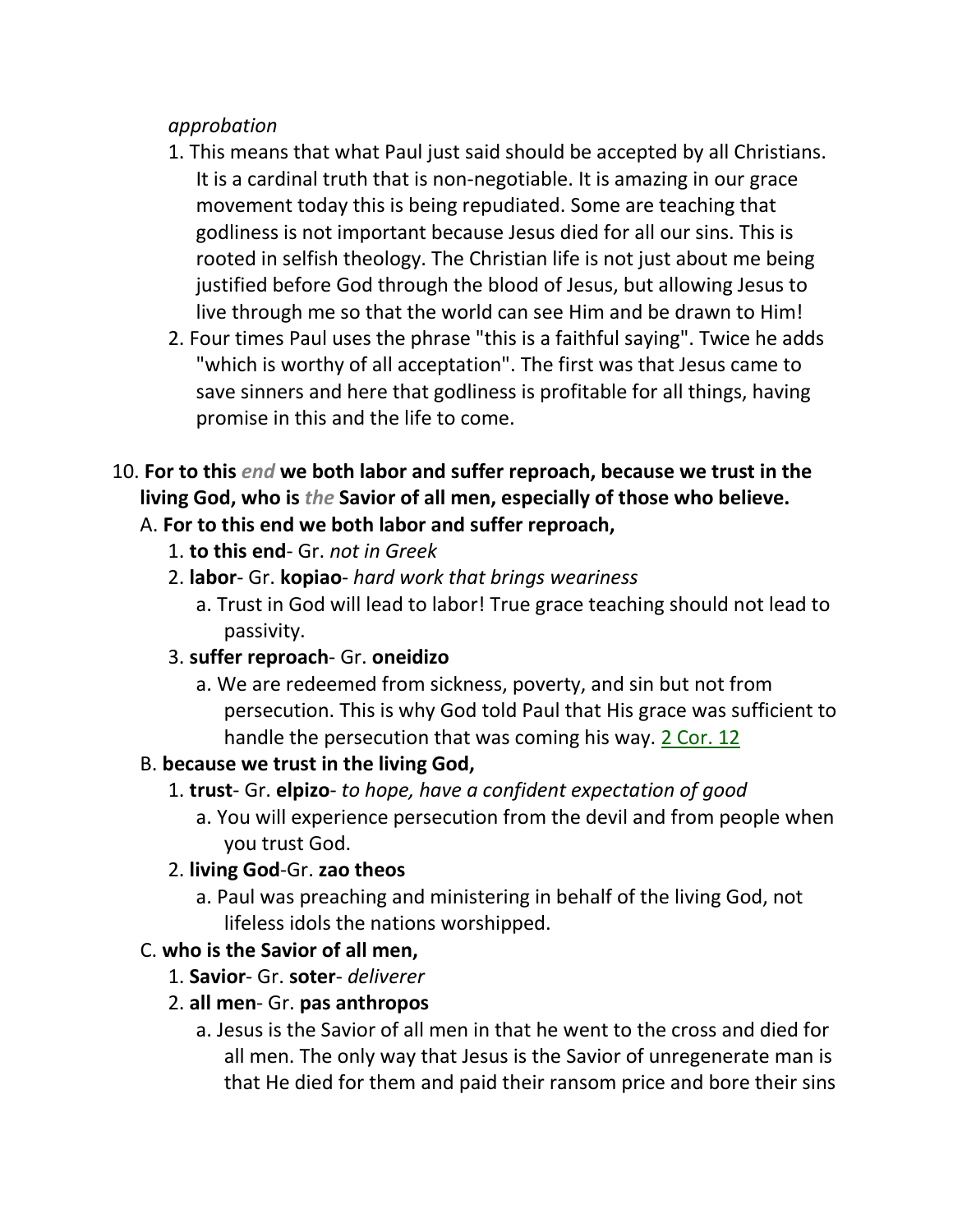as the Lamb of God.  $1$  Tim. 2:6, John  $1:29$  It is up to each man to receive that ransom or not. The Father sent Jesus to the be the Savior of the world, but He is the Savior of individual men in particular who believe. 1 John 4:14

## D. **especially of those who believe**

- 1. **especially** Gr. **malista** *most* (*in the greatest degree*) or *particularly*
	- a. Believers in particular will be saved because they believe and receive Christ.
- 2. **believe** Gr. **pisteuo** *to have a firm persuasion*
	- a. One must believe in order to be saved. Universalists teach that everyone is saved no matter if they believe or not. Jesus is the Savior of all men [because he died for all] and in particular those who believe.

## 11. **These things command and teach.**

## A. **command**- Gr. **paraggello**- *transmit a message*

- 1. We are to transmit the message that Jesus is the Savior, died for sins, and saves specifically those who believe.
- 2. There are some in the grace circles that are teaching Jesus did not die for sin. They are not transmitting the message of the NT.

## B. **teach**- Gr. **didasko**

1. We are to teach the doctrines of the NT. Instead some are teaching doctrines of demons.

#### 12. **Let no one despise your youth, but be an example to the believers in word, in conduct, in love, in spirit, in faith, in purity.**

## A. **Let no one despise your youth**,

- 1. **despise** Gr. **kataphroneo** *to think against, disesteem, slight, disregard*
	- a. We have no control over what people think about us or even how they choose to treat us, but we can have control over their opinions changing our thoughts about ourselves and our actions.
	- b. Many allow intimidation from the enemy and others change how they feel about themselves and how they lead.
- 2. **youth** Gr. **neotes** *newness*

## B. **but be an example to the believers in word,**

- 1. **example** Gr. **tupos** *a type, a model, example*
	- a. Leaders are all examples, whether good or bad. Titus 2:7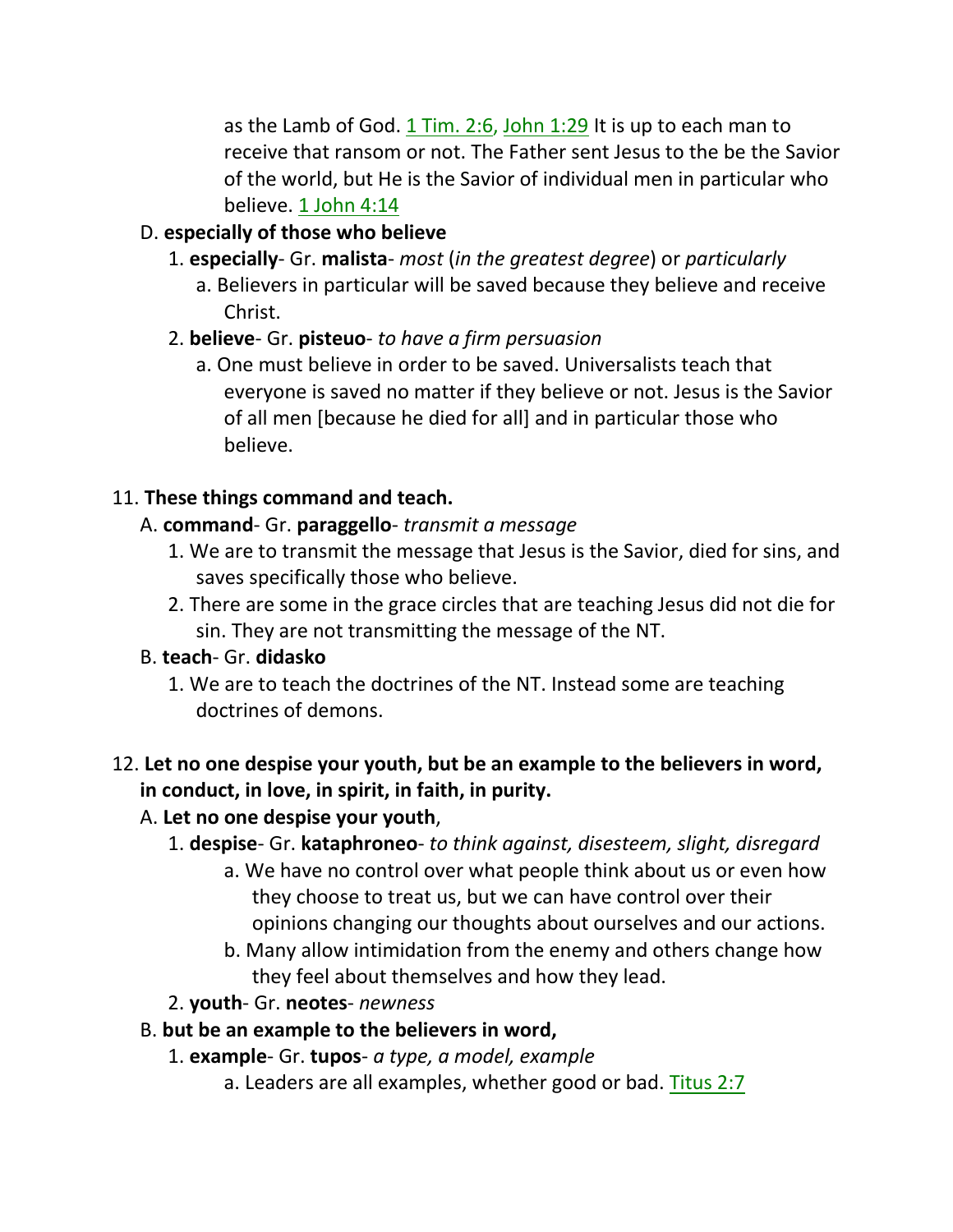#### 2. **believers**- Gr. **pistos**- *faithful ones, believing ones*

a. A leader should be a model for a faithful believer.

#### 3. **word**- Gr. **logos**

a. The first thing we are to be a model for others is being faithful to the Word of God. You study it, teach it, live and model it.

#### C. **in conduct,**

#### 1. **conduct**- Gr. **anastrophe**

a. People will learn more from your conduct than your words. More is caught than taught, especially with children!

#### D. **in love,**

#### 1. **love**- Gr. **agape**

a. Our love walk is even more important to God than our faith walk and purity walk is which is mentioned after this.

## E. **in spirit,**

- 1. **spirit** Gr. **pneuma** *spirit, wind, attitude*
	- a. A leader should be a model in their positive attitude that comes from trust in God.

## F. **in faith,**

- 1. **faith** Gr. **pistis** *firm persuasion*
	- a. Our faith walk can be seen by two gauges- our peace and joy we exhibit. Rom. 15:13 True faith produces both.

## G. **in purity**

- 1. **purity-** Gr. **hagneia** *sanctification*
	- a. Notice faith comes before purity. It is impossible to walk in purity and sanctification without faith in Christ and our identity in Him.

## 13. **Till I come, give attention to reading, to exhortation, to doctrine.**

- A. **Till I come**,
	- 1. **come** Gr. **erchomai**

## B. **give attention to reading,**

## 1. **give attention**- Gr. **prosecho**- *to hold's oneself to*

- a. In this letter you see this Greek word used four times. There are those who hold themselves to fables, wine, and doctrines of demons. Here Paul tells Timothy to hold himself to the Word of God!
- 2. **reading** Gr. **anagnosis** *to know again, owning, reading*
	- a. Reading and especially re-reading the Word is to know it again. This is a means to owning the Word!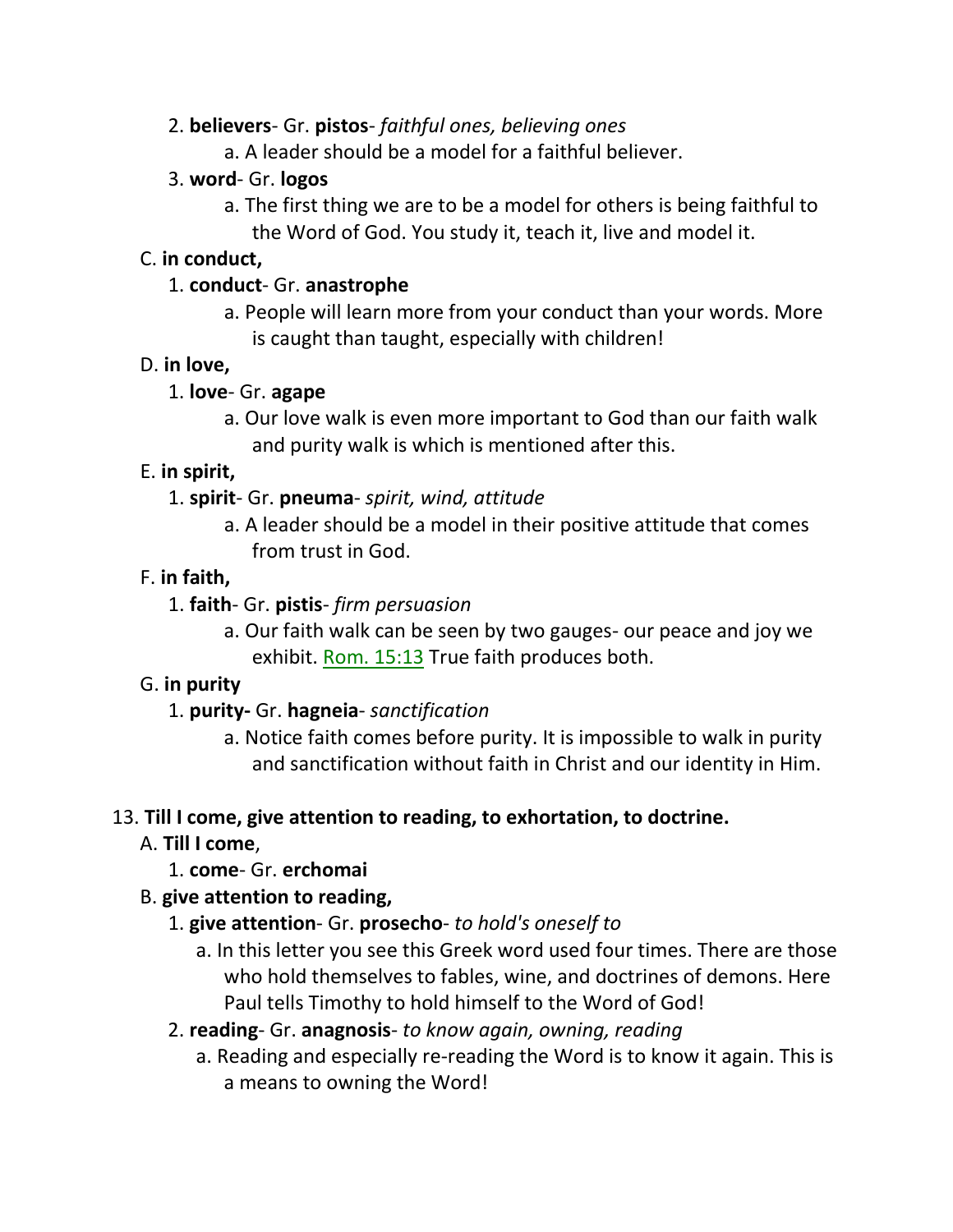- b. Private reading is of importance, but here the public reading of the Word is meant. Unfortunately, in many churches the Word of God is not read or just a verse or two are mentioned and the rest of the time is filled with entertainment, motivational talk, or success principles.
- c. In the early church a section of the Word was read in context and then expounded upon. Expositional teaching has all but been removed from the modern church.

## C. **to exhortation,**

## 1. **exhortation**- Gr. **paraklesis**

a. In the early church services after a section of scripture was read then exhortations were given to emulate what was read.

## D. **to doctrine**

## 1. **doctrine**- Gr. **didaskalia**

a. Along with exhortation given was teaching of the Word of God. We need both teaching and exhortation.

## 14. **Do not neglect the gift that is in you, which was given to you by prophecy with the laying on of the hands of the eldership.**

## A. **Do not neglect the gift that is in you,**

- 1. **neglect** Gr. **ameleo** *to not care for, to be careless of, neglect, disregard, overlook*
	- a. We can disregard something by neglecting it. We should not neglect the gifts God has given us. We need to keep them employed for the service of God.
	- b. Often people will desire the gifts of others and neglect the use of the ones they have.
	- c. We must stir up the gift of God in us by prayer and utilizing the gift. 2Ti\_1:6
- 2. **gift** Gr. **charisma** *a favor with which one receives without any merit of his own; the gift of divine grace; a divinely conferred endowment*
	- a. A spiritual gift has nothing to do with your deserving it, meriting it, or your character. A gift can work even if you are using it for your own selfish motive or living in sin. Your gift can bring you so far, but your character will either keep you there or cause you to fall from there.
	- b. Charisma is grace gifts that are operated by faith.
- 3. **in you**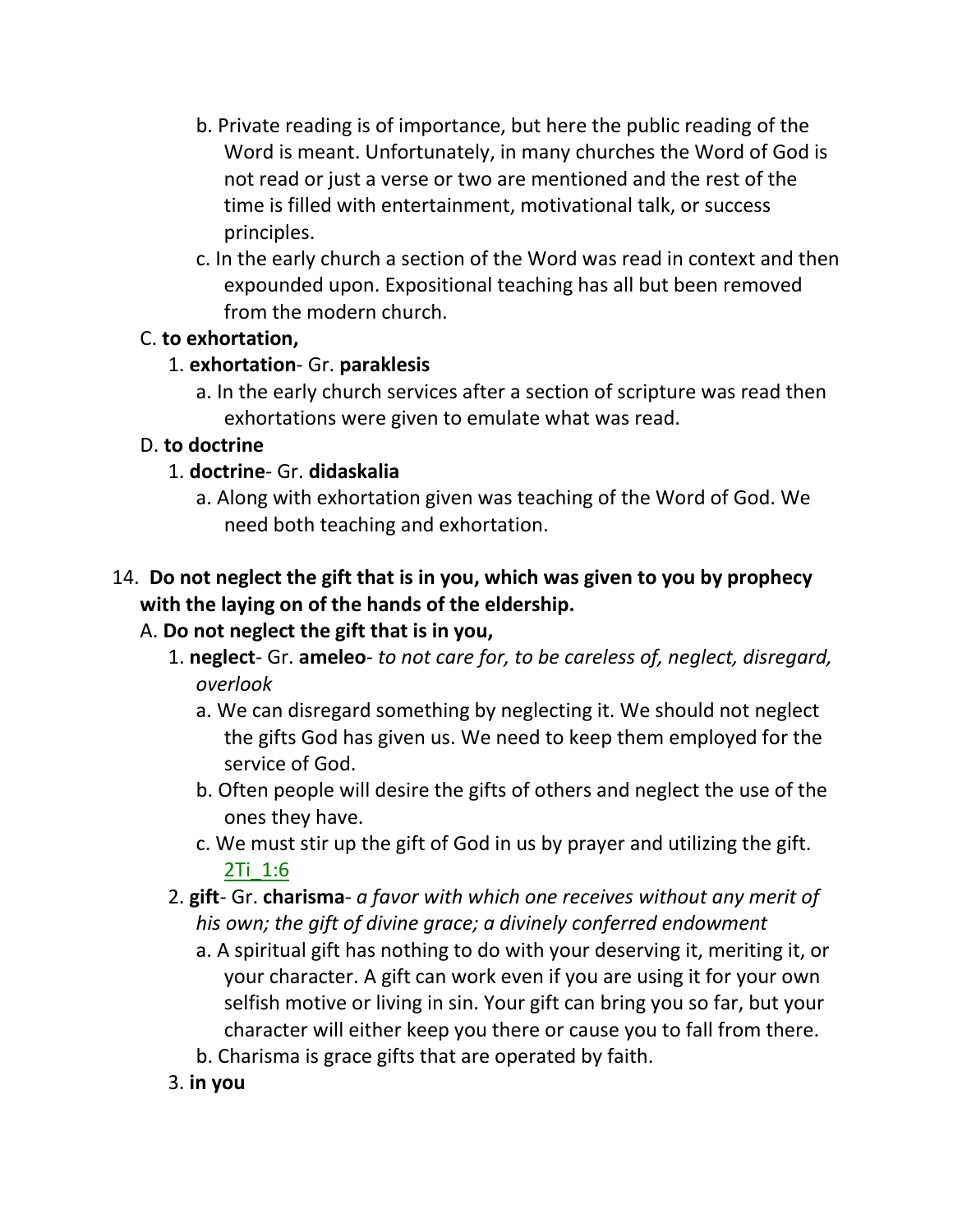- a. In the OT the servants of God had the spirit *upon them* gifting them to serve. We see this with Othniel, Gideon, Jephthah, Sampson, and Saul. In the NT the spirit is *in us* gifting us to serve.
- b. The scripture is silent on what specific gift was given to Timothy. We can ask him in heaven!
- B. **which was given to you by prophecy with the laying on of the hands of the eldership**
	- 1. **given** Gr. **didomi**
	- 2. **prophecy** Gr. **propheteia**
		- a. We are to stand on the prophecies we have received from the Lord when things get tough. They are weapons against the enemy. 1Ti\_1:18
	- 3. **laying on** Gr. **epithesis** *to place upon*
		- a. You should be careful who you let put their hands on you in church. We are told that when someone is sick the elders are to do it. James 5:14 When someone is being set into a ministry office then the elders are to do it. vs. 14 Elders are mature ones. We should not have just anyone lay their hands on us because they may be of a wrong spirit.
		- b. As a leader we should be careful who we lay our hands upon placing them into ministry.  $1\overline{1}$  5:22 You need to know them and they need to be proven first or you will end up putting someone living in sin into office and be somewhat liable and connected because you set them into it.
	- 4. **hands** Gr. **cheir**
		- a. Here we see that gifts can be conferred by the Lord through the laying on of hands.
		- b. Laying on of hands is seen for healing, to receive the Holy Spirit, and to set people into ministry offices. All three laying on of hands involve the Holy Spirit anointing.
		- c. One of the elementary doctrines of Christ is the laying on of hands. Heb. 6:2 This doctrine covers the three areas of laying on of handshealing, for the Holy Spirit, and setting into ministry offices.
	- 5. **eldership** Gr. **presbuterion** *the mature ones, elders*

 a. Paul and the elders [probably in Ephesus] laid their hands on Timothy and prophesied over him. A ministry gift was deposited in him to serve the church at Ephesus.

b. This was Timothy being ordained into the ministry.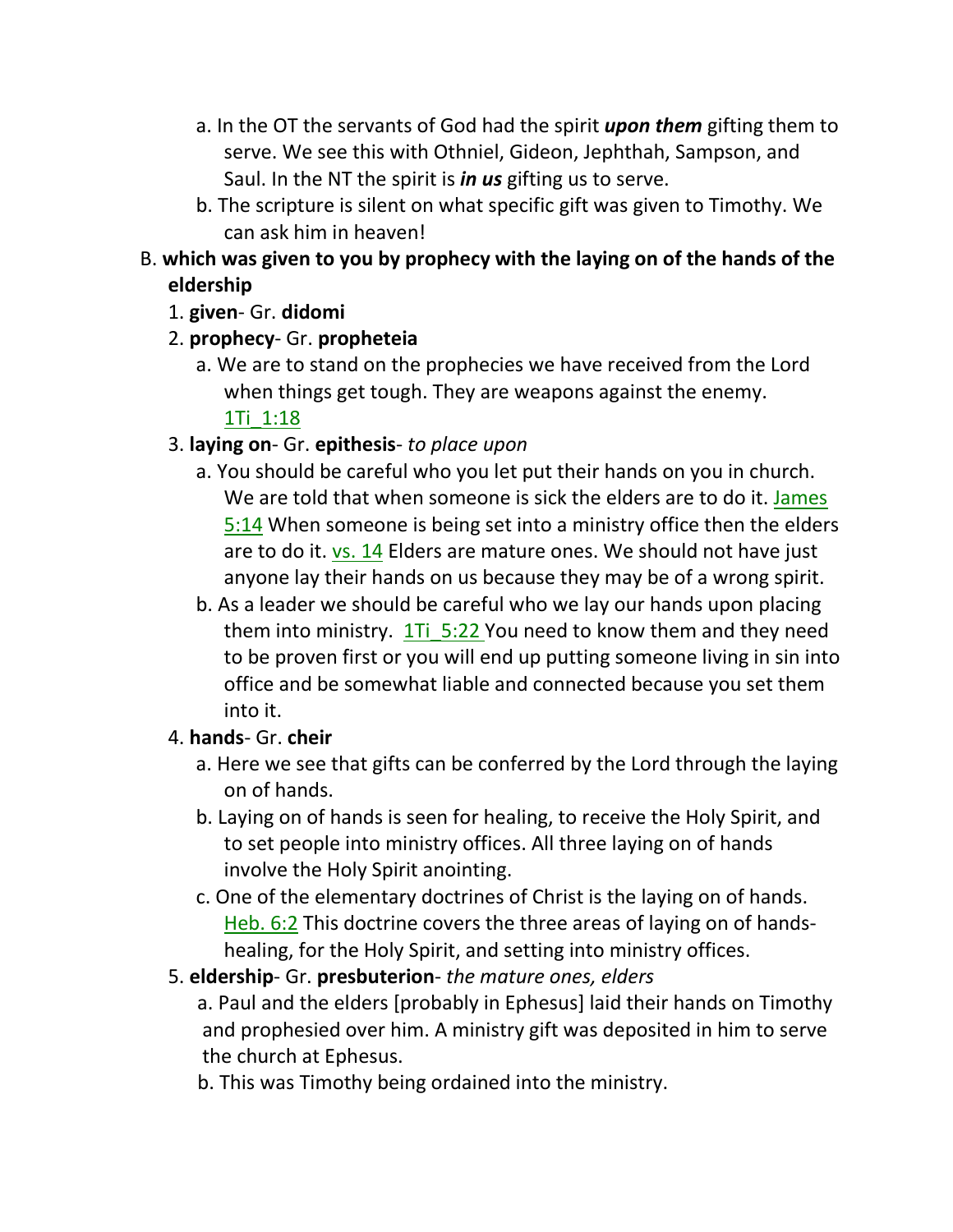## 15. **Meditate on these things; give yourself entirely to them, that your progress may be evident to all.**

- A. **Meditate on these things,**
	- 1. **meditate** Gr. **meletao** *revolve in the mind, to care for, attend to carefully, practice, to meditate used of the Greeks of the meditative pondering and the practice of orators and rhetoricians*
		- a. This word was used of actors verbally rehearsing their lines over and over to learn them by heart.
		- b. We need to let the Word roll around in our heart, mind, and mouth much like a cement truck with cement!
		- c. Joshua showed that success comes from doing the Word of God, but the secret to doing the Word of God is meditation. Josh. 1:8
		- d. James said the same thing. James 1:25
		- e. Meditation combines contemplation and speaking the Word over ourselves.
	- 2. **these things**
		- a. The things spoken of in this letter.
- B. **give yourself entirely to them,**
	- 1. **give yourself entirely** Gr. **en touto isthi** *to be in these things*
		- a. What are you into? This a question to ask to see what someone is passionate about. We should be into the Word of God!

## C. **that you progress may be evident to all**

## 1. **progress**- Gr. **proskope**- *advancement, progress*

- a. This word come from a troop of woodcutters that would go before an army and cut down forests and made a path for the army to travel through so they would not lose time traveling around it. They would blaze a trail for others to follow.
- b. A leader is to blaze a trail for others to follow in their footsteps. Success by a leader will facilitate the success of those who follow them.

## 2. **evident**- Gr. **phaneros**

- a. A way to prosper so much that everyone can see it around you is by meditating on the Word of God. Ps. 1:2-3
- 16. **Take heed to yourself and to the doctrine. Continue in them, for in doing this you will save both yourself and those who hear you.**